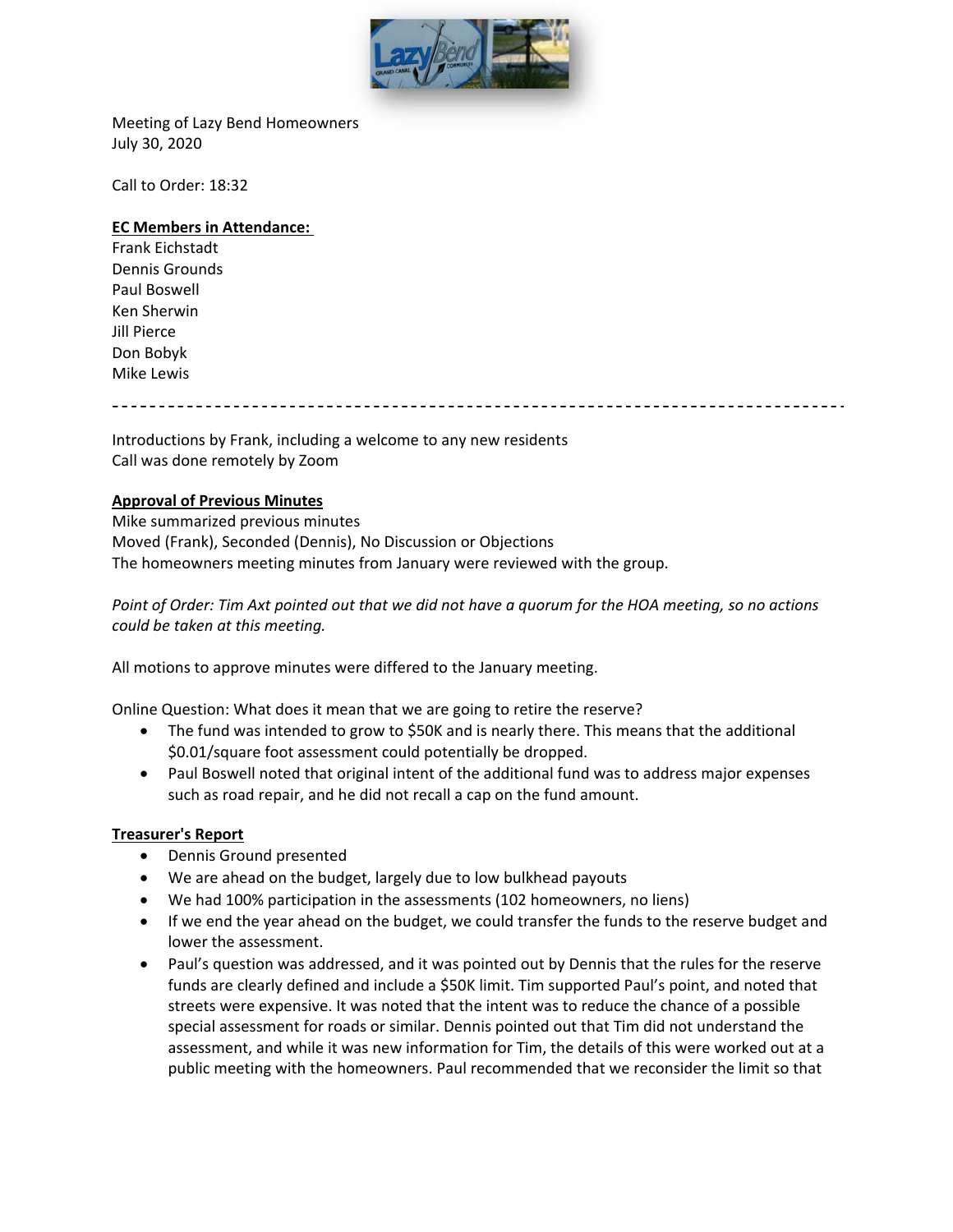

we could continue to grow the fund. Because we cannot take action at this meeting without a quorum, Frank recommended that we continue to discuss this at EC meetings.

 The annual audit was performed; **thank you to Don Bobyk, Jill Pierce, and Cheryl Robinson for performing the 2019 budget!** Don thanked Dennis for maintaining excellent records.

| Treasurer's Report July 2020 Homeowners Meeting |         |                 |    |           |                    |                       |    |                 |
|-------------------------------------------------|---------|-----------------|----|-----------|--------------------|-----------------------|----|-----------------|
| Lazy Bend Assoc. 2020 Budget and Expenses       |         |                 |    |           |                    |                       |    |                 |
|                                                 |         |                 |    |           |                    |                       |    |                 |
|                                                 |         |                 |    |           |                    |                       |    | Difference from |
|                                                 |         | <b>Budgeted</b> |    |           |                    | <b>YTD</b>            |    | Proposed Budget |
| <b>INCOME</b>                                   |         |                 |    |           |                    |                       |    |                 |
| <b>Assessments</b>                              | \$      | 60,145.00       |    |           | \$                 | 60,694.77             | \$ | 549.77          |
| Interest                                        |         |                 |    |           | \$                 |                       | \$ |                 |
| <b>Title Transfer Fees</b>                      | \$      | 500.00          |    |           | \$                 | 200.00                | \$ | (300.00)        |
| Other                                           |         |                 |    |           | \$                 |                       | \$ |                 |
| Total                                           | \$      | 60,645.00       | \$ |           | \$                 | 60,894.77             | \$ | 249.77          |
| <b>Reserve Fund</b>                             | \$      | 12,129.00       |    |           | \$                 |                       |    |                 |
| <b>General Fund Available</b>                   | \$      | 48,516.00       |    |           |                    |                       |    |                 |
| Expenses                                        |         |                 |    |           |                    |                       |    |                 |
| <b>Bank Charges</b>                             | \$      | 24.00           |    |           | \$                 | 12.00                 | \$ | 12.00           |
| <b>CLEMC</b>                                    | \$      |                 |    |           | \$                 |                       | \$ |                 |
| ommunity Liability Insurance                    | \$      | 1,500.00        |    |           | \$                 |                       | \$ | 1,500.00        |
| <b>Officers Liability Ins</b>                   | \$      | 2,000.00        |    |           | \$                 | 2,154.00              | \$ | (154.00)        |
| <b>Street Lighting</b>                          | \$      | 1,020.00        |    |           | \$                 | 486.86                | \$ | 533.14          |
| Landscaping                                     | \$      | 6,000.00        |    |           | \$                 | 6,701.60              | \$ | (701.60)        |
| <b>Bulkhead &amp; Drainage</b>                  | \$      | 20,000.00       |    |           | \$                 | -                     | \$ | 20,000.00       |
| <b>Legal Fees</b>                               | \$      | 1,500.00        |    |           | \$                 | 306.25                | \$ | 1,193.75        |
| <b>Repairs &amp; Maintainence</b>               | \$      | 1,500.00        |    |           | \$                 | 3,009.43              | \$ | (1,509.43)      |
| <b>Street Allowance</b>                         | \$      | 5,000.00        |    |           | \$                 |                       | \$ | 5,000.00        |
| <b>Meetings, Supplies &amp; Misc</b>            | \$      | 1,200.00        |    |           | \$                 | 599.10                | \$ | 600.90          |
| <b>Fence Repairs</b>                            |         |                 |    |           | \$                 |                       | \$ |                 |
| <b>TOT OPERATING EXPENSE</b>                    | \$      | 39,744.00       | \$ | -         | \$                 | 13,269.24             | \$ | 26,474.76       |
| <b>Transfer to Reserve</b>                      |         |                 |    |           |                    |                       |    |                 |
| <b>Reserve Fund Interest</b>                    |         |                 |    |           |                    |                       |    |                 |
|                                                 |         |                 |    |           |                    |                       |    |                 |
| <b>Beginning Balance</b>                        | \$      | 59,702.87       | \$ | 95,199.40 |                    | # Lots Paid           |    | 102             |
| Checks/Debits                                   |         |                 | \$ |           | # Lots Unpaid<br>0 |                       |    |                 |
| Deposits/Credits                                |         |                 | \$ | ۰         |                    | % Lots Paid<br>100.0% |    |                 |
|                                                 |         |                 |    |           |                    |                       |    |                 |
| Balance -general                                | \$      | 59,702.87       | \$ | 95,199.40 |                    |                       |    |                 |
| Balance -reserve                                | \$      | 24,268.97       | \$ | 36,400.79 |                    |                       |    |                 |
|                                                 |         |                 |    |           |                    |                       |    |                 |
|                                                 |         |                 |    |           |                    |                       |    |                 |
| 2020 Number paid                                | 102/102 |                 |    |           |                    |                       |    |                 |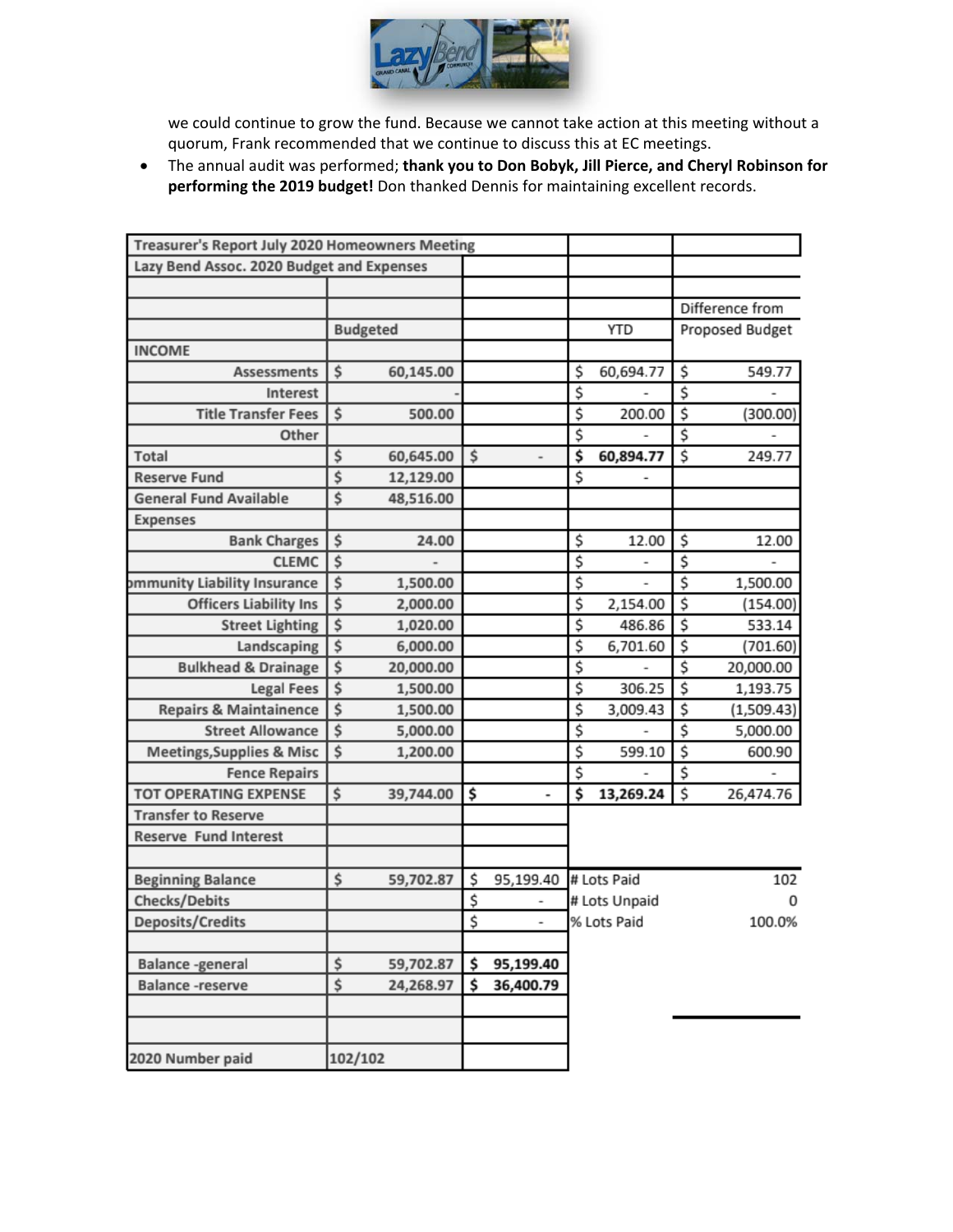

# **ACC**

Paul presented.

Two new additions and improvements are anticipated.

## **Bulkhead Committee**

Mike Veraa not present, Frank presented

83 had a new bulkhead installed; it meets the requirements for reimbursement and turned out great The EC distributed the bulkhead condition reports to all homeowners

- It was noted that it was not performed by a professional engineer, just an opinion for information, and does not require any action
- One homeowner on Lazy was notified that their bulkhead was failing

Bob Cooper asked who received the document. Frank replied that all homeowners received one; it was delivered to each door to maintain privacy.

## **Birch Street Bridge Update**

- Frank is in possession of the plans for the Bridge construction and continues to be included in the line of communication
- We anticipate a road closure until the Birch Street Bridge
- Completion date is anticipated to be January 2021
- The sidewalk will be on the North side, which will require pedestrians to cross the road; Frank noted that while we provided input to the engineers, ultimately it was their project and decisions. Tim noted that they should have made a continuous sidewalk for the safety of the children. However, they were operating within the project constraints
- Dennis recommended we open the pedestrian walk gate. It was noted that the road closure was coordinated with the adjacent property. It was concluded that the LBHOA members that need the code will be provided with the code.

# **Other Business – Topics from the Floor**

Speed limits – all roads are marked with speed limit signs. Don pointed out that the sign on Harbor was not visible. Frank will contact the gardener and ask him to clear the plants around the signs. There was additional conversation, including points from Christina Tuma. The conclusion is that the signs are not visible, and this is an area for possible improvement, as well as possible painting the speed humps. Paul said he'd donate the paint and Tim said he'd donate the labor!

Hurricane Plan – this is on the Lazy Bend website; please share with your neighbors.

Derelict boats – it was suggested that the EC discuss this and create a possible plan to address this.

The meeting was adjourned at 19:56